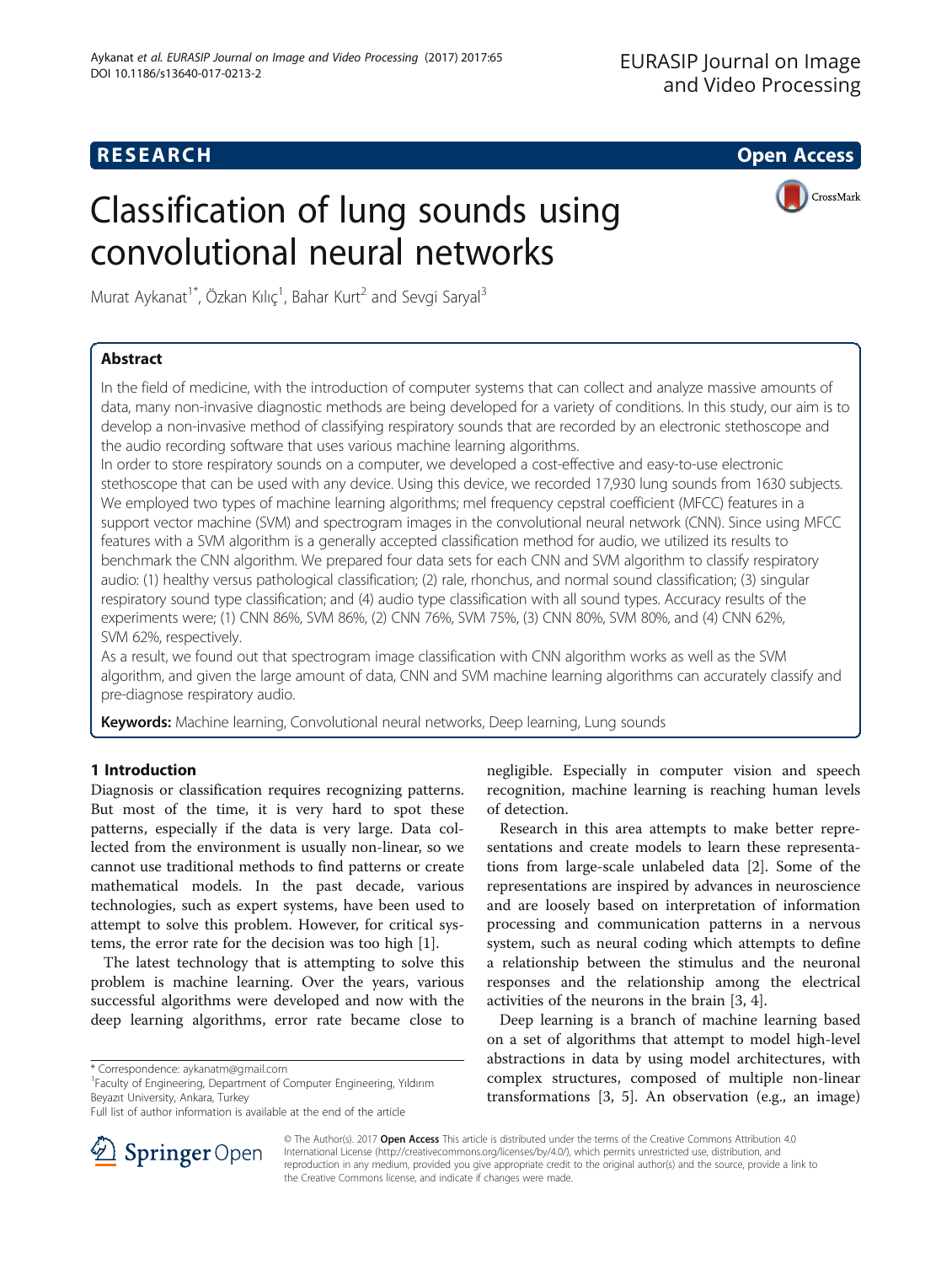can be represented in many ways including a vector of intensity values per pixel, or in a more abstract way as a set of edges, regions of a particular shape, and various other features. Some representations make it easier to learn tasks (e.g., face recognition or facial expression recognition) from examples [\[6](#page-7-0)–[8](#page-8-0)]. One of the promises of deep learning is replacing handcrafted features with efficient algorithms for unsupervised or semi-supervised feature learning and hierarchical feature extraction [[9\]](#page-8-0).

Various deep learning architectures such as deep neural networks, convolutional deep neural networks, deep belief networks, and recurrent neural networks have been applied to fields like computer vision, automatic speech recognition, natural language processing, audio recognition, and bioinformatics where they have been shown to produce state-of-the-art results on various tasks [\[5](#page-7-0), [10](#page-8-0)].

The convolutional network architecture is a remarkably versatile yet conceptually simple paradigm that can be applied to a wide spectrum of perceptual tasks. Convolutional networks are trainable, multistage architectures. The input and output of each stage are sets of arrays called feature maps [\[11\]](#page-8-0). Convolutional neural networks (CNNs) are designed to process data that come in the form of multiple arrays. There are four key ideas behind CNN that take advantage of the properties of natural signals: local connections, shared weights, pooling, and the use of many layers. The architecture of a typical CNN is structured as a series of stages. The first few stages are composed of two types of layers: convolutional layers and pooling layers. Units in a convolutional layer are organized in feature maps, within which each unit is connected to local patches in the feature maps of the previous layer through a set of weights called a filter bank. Although the role of the convolutional layer is to detect local conjunctions of features from the previous layer, the role of the pooling layer is to merge semantically similar features into one [\[12](#page-8-0)]. The CNN has been found highly effective and has been commonly used in computer vision and image recognition. More recently, with appropriate changes from designing CNN for image analysis to taking into account speech-specific properties, the CNN is also found effective for speech recognition [[13](#page-8-0)].

Auscultation, which is the processes of listening to the internal sounds in the human body through a stethoscope, has been an effective tool for the diagnosis of lung disorders and abnormalities. This process mainly relies on the physician. Using a stethoscope, the physicians may hear normal breathing sounds, decreased or absent breath sounds, and abnormal breath sounds (e.g., rale, rhonchus, squawk, stridor, wheeze, rub) [\[14, 15\]](#page-8-0). Auscultation is a simple, patient-friendly and non-invasive method which is widely used but is of low diagnostic value due to the

inherent subjectivity in the evaluation of respiratory sounds and to the difficulty involved in relating qualitative assessments to other people [\[16\]](#page-8-0).

Murphy et al. built a system for automatically providing an accurate diagnosis based upon an analysis of recorded lung sounds. The sound input comes from a number of microphones that are placed around a patient's chest. The system also has a signal processing circuit to convert data from analog to digital. This data is then recorded, organized, and displayed on a computer monitor using an application program. From each microphone, sound data was gathered both in inspiration and in expiration, combined and separately, so that abnormal sounds could be determined easily. The collected data is then manually analyzed, and a diagnosis is reached [[17](#page-8-0)]. This invention proves that respiratory audio data can be collected from patients in a non-invasive way. However, this invention does not use an automated analysis technique to analyze the data.

In this study, we aim to improve on this invention by analyzing audio data with machine learning algorithms and by classifying respiratory sounds. Our data consists of audio recordings of lung sounds that were recorded by chest physicians. We believe, using machine learning, audio data can be analyzed for patterns that will lead to the detection of various pathological lung sounds and help in the diagnosis of respiratory conditions.

## 2 Materials and methods

## 2.1 Building the electronic stethoscope

First of all, since we needed a device to record respiratory audio, we started by researching all commercially available electronic stethoscopes. Two models are currently used in medicine: the Littman 2100 electronic stethoscope [[18\]](#page-8-0) and the Thinklabs One electronic stethoscope [\[19](#page-8-0)]. These devices simply receive audio signals from the head of the stethoscope by a microphone and a series of electronic circuits and transmit this digital signal into the computer by the 3.5-mm microphone jack commonly found on computers and mobile devices. However, the key difference was Littman 2100 electronic stethoscope required proprietary software, so it was constrained to certain platforms. On the other hand, Thinklabs One electronic stethoscope transmits the audio signal to any device using any software [\[20](#page-8-0)]. After analyzing the capabilities of these devices, we decided to build our own custom electronic stethoscope which has a directional microphone strapped inside the head of a stethoscope with a 3.5-mm microphone jack.

Since we do not have a signal enhancing hardware, we needed a good, small and directional microphone to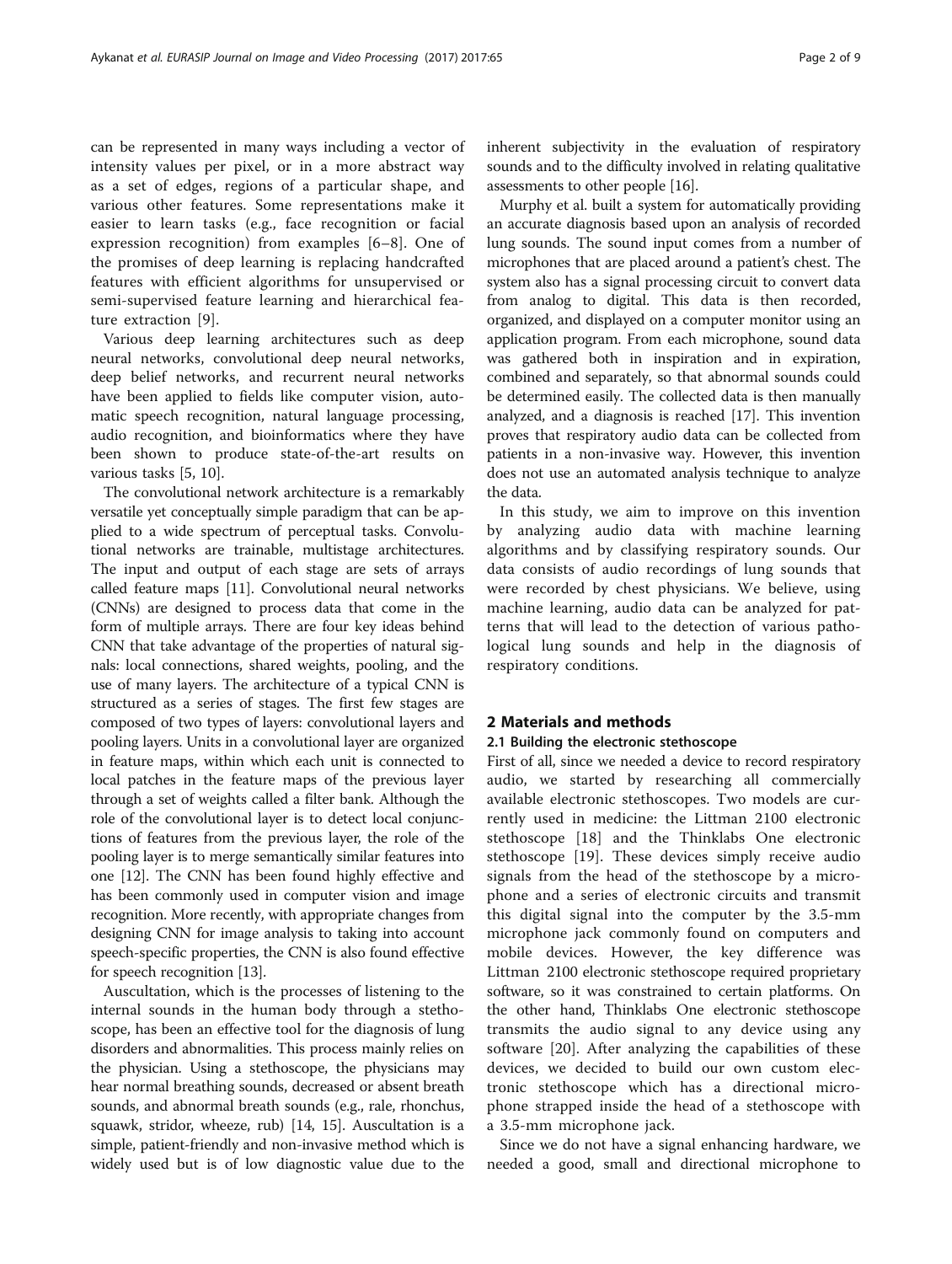<span id="page-2-0"></span>

obtain the perfect signal. However, the audio was still noisy because of several reasons:

- Hospital environments are naturally very noisy: people talking, phones, noisy devices, ambulance, police sirens, etc.
- There is a scratching noise when the diaphragm of the stethoscope comes in contact with dry skin and body hair.

The first problem is difficult to solve because it is impossible to sound proof the rooms where patients are. But the second problem can be solved simply by lubricating the area of contact. We also discovered that this method increases the reception of low-frequency audio by the microphone.

## 2.2 Software for data acquisition

We needed an application to record audio and save patient data. To this end, we developed a .NET application that creates patient records and uses open source audio library "NAudio" to record, play, and modify audio. It has two main sections:

- Patient information: first name, last name
- Audio recording: audio recordings from 11 areas of the patient's chest (Fig. 1).

The application and the hardware are tested together by recording respiratory audio and showing the results to the chest physicians.

## 2.3 Data acquisition

After receiving positive feedback from all the chest physicians, we decided to move to data acquisition. In the end, three hospitals agreed to participate in our research in their respiratory diseases department: Ankara University, Yıldırım Beyazıt University, and Yıldırım Beyazıt Education and Research Hospital.



Fig. 2 Example of respiratory sound spectrogram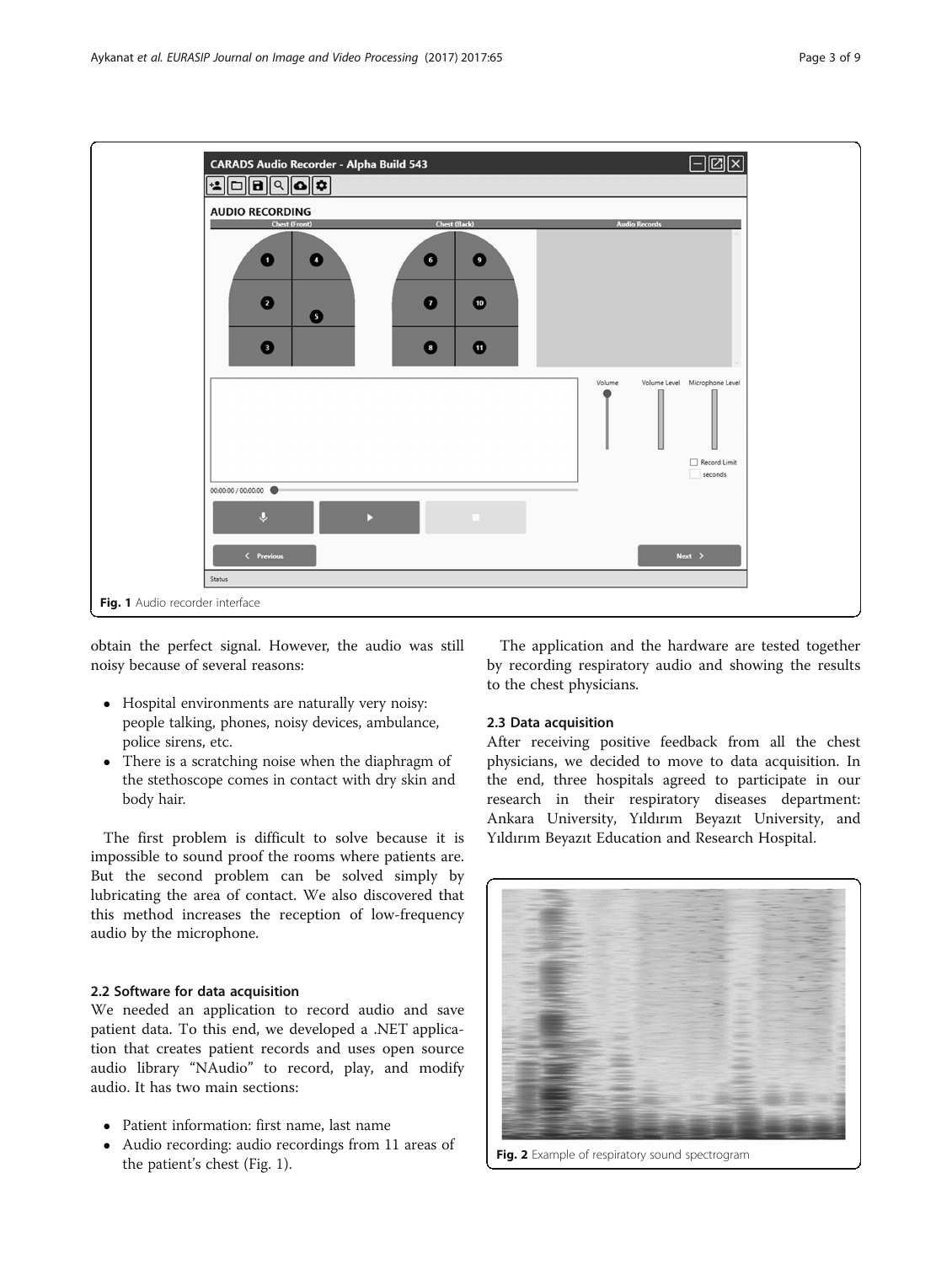<span id="page-3-0"></span>

To start the data acquisition, we needed a laptop with a good audio card. Lenovo ThinkPad E550 Laptop offered the best audio card for our purposes. So we purchased the computer. We also purchased two Seagate Expansion 1 TB external hard drives for backup storage. Once we were set with the equipment, we started the data acquisition. We recorded respiratory audio from 1630 subjects and 11 positions from each patient, totaling to 17,930 audio clips, each 10-s long.

## 2.4 Experiments

In this study, we used two feature extraction methods: mel frequency cepstral coefficient (MFCC) feature extraction and spectrogram generation using short-time Fourier transform (STFT).

In sound processing, the mel frequency cepstrum (MFC) is a representation of the short-term power spectrum of a sound, based on a linear cosine transform of a log power spectrum on a non-linear mel scale of frequency. MFCCs are coefficients that collectively make up an MFC. They are derived from a type of cepstral representation of the audio clip [[17](#page-8-0)].

A spectrogram is a visual representation of the spectrum of frequencies in a sound or other signal as they vary with time or some other variable. They are used extensively in the fields of music, sonar, radar, and speech processing and seismology [[21\]](#page-8-0).

Since MFCC features are widely used in audio detection systems, the experiments we ran using the MFCC features enabled us to find a base value for accuracy, precision, recall, sensitivity, and specificity. Spectrogram images are also used in audio detection. However, they were never tested in respiratory audio with CNNs. We wanted to see if we can match or exceed the audio detection accuracies with MFCC features.

MFCC datasets were built using SciPy library. We used support vector machines to process these datasets. The spectrogram dataset was built using a combination of open source graph generation library Pylab and various open source image processing libraries. The original spectrograms generated were  $800 \times 600$  RGBA, and they were too large for our computer's memory. We changed the algorithm to generate them  $28 \times 28$  grayscale to fit them into the memory for CNN to process (Fig. [2\)](#page-2-0).

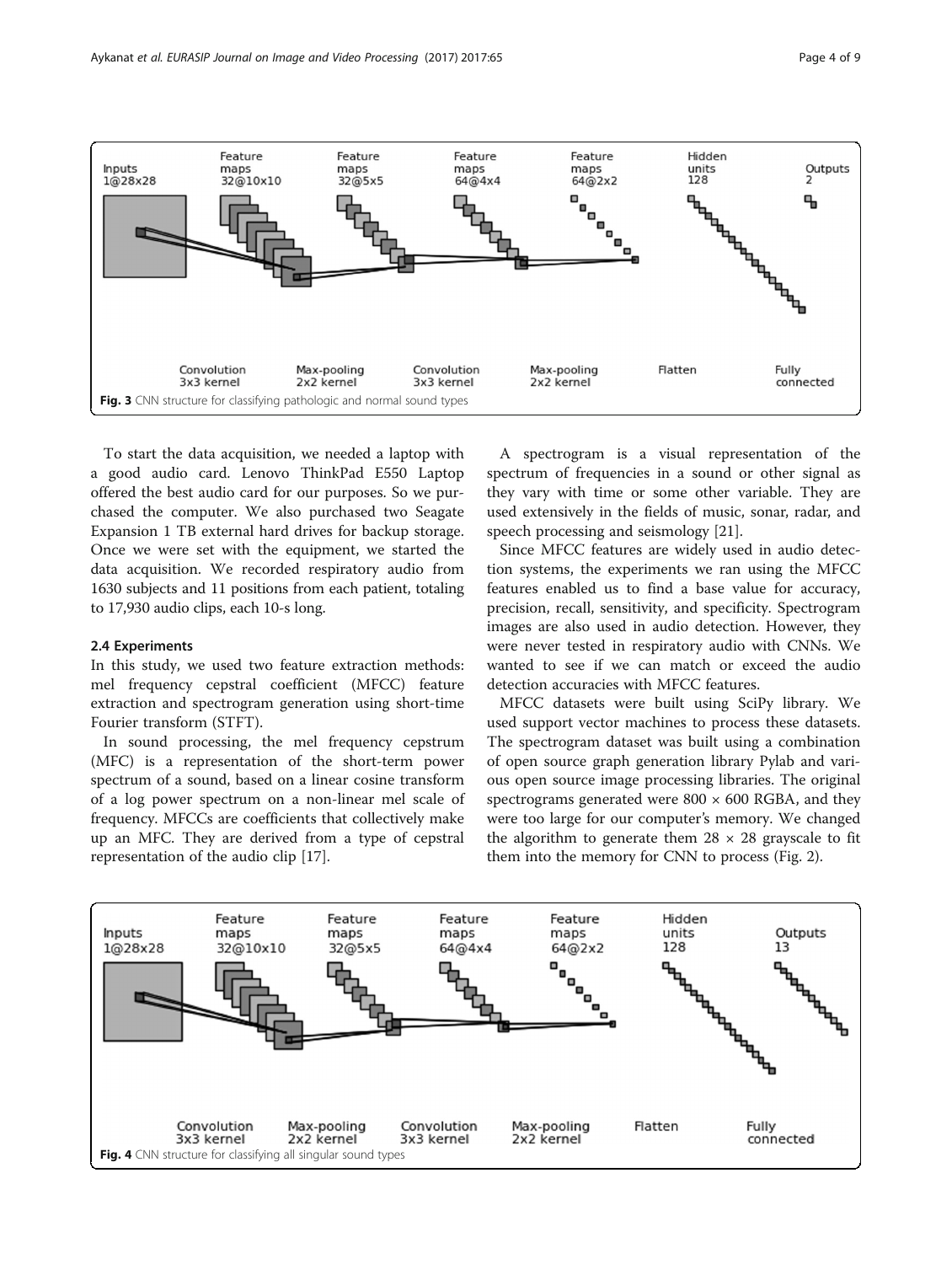

We built eight datasets, four for support vector machines (SVMs) and four for convolutional neural networks (CNNs):

- Two datasets to predict whether respiratory sounds were normal or pathological (17,930 audio clips, two classes)
- Two datasets to classify respiratory sounds into: normal, rhonchus, squeak, stridor, wheeze, rales, bronchovesicular, friction rub, bronchial, absent, decreased, aggravation, or long expirium duration (LED) (14,453 audio clips, 13 classes)
- Two datasets for classification of respiratory sounds labeled with rale, rhonchus, or normal (15,328 audio clips, 3 classes)
- Two datasets for classification of respiratory sounds with all labels including ones with multiple labels (17,930 audio clips, 78 classes)

The CNN structures that we used in our experiments are shown below in Figs. [3, 4,](#page-3-0) 5, and 6.

## 3 Results and discussion

Our results are in Table [1](#page-5-0).

A number of investigations demonstrating the usefulness of computerized lung sound analysis have been reported [[22](#page-8-0)–[24\]](#page-8-0). However, there is a small number of studies available on the clinical utility of auscultation and computerized lung sound analysis for the classification of abnormal lung sounds (Table [2\)](#page-6-0).

As shown in Table [2](#page-6-0), the studies in the literature have very limited datasets with a maximum of 2127 audio samples from 34 subjects [\[25](#page-8-0)]. Therefore, their accuracy results were either very high when there was a very distinct set of audio data or very low when the audio data was similar [\[16](#page-8-0), [25](#page-8-0)–[37\]](#page-8-0). This is a major problem as these systems deal with a critical decision in patient's diagnosis. In our study, we collected 11 audio recordings from each of the 1630 healthy and sick subjects totaling to 17,930 audio clips. Because of the larger size of our dataset, we managed to get consistent results in all our experiments.

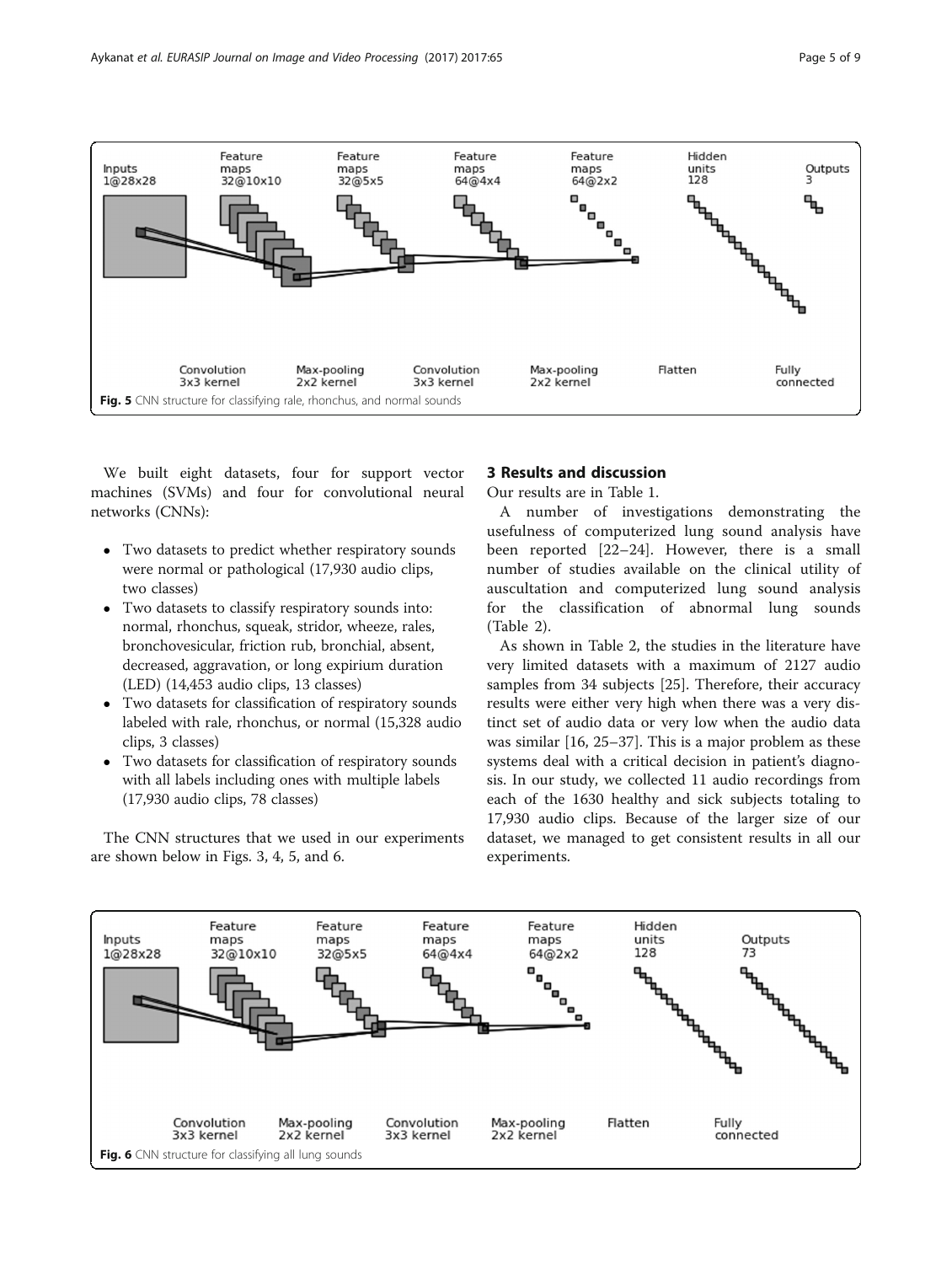<span id="page-5-0"></span>

|  | Table 1 Experiment results |  |
|--|----------------------------|--|
|--|----------------------------|--|

|                                                                                           | Training<br>accuracy | Test<br>accuracy | Training<br>precision | Test<br>precision | Training<br>recall | Test<br>recall | Training<br>sensitivity | Test<br>sensitivity | Training<br>specificity | Test<br>specificity |
|-------------------------------------------------------------------------------------------|----------------------|------------------|-----------------------|-------------------|--------------------|----------------|-------------------------|---------------------|-------------------------|---------------------|
| Classification of healthy versus pathological respiratory sounds                          |                      |                  |                       |                   |                    |                |                         |                     |                         |                     |
| <b>CNN</b><br>(spectrogram)                                                               | 87%                  | 86%              | 90%                   | 86%               | 89%                | 86%            | 89%                     | 86%                 | 95%                     | 86%                 |
| SVM (MFCC)                                                                                | 91%                  | 86%              | 94%                   | 89%               | 87%                | 87%            | 87%                     | 87%                 | 87%                     | 82%                 |
| Classification of respiratory sounds labeled with a singular type                         |                      |                  |                       |                   |                    |                |                         |                     |                         |                     |
| <b>CNN</b><br>(spectrogram)                                                               | 90%                  | 76%              | 94%                   | 79%               | 86%                | 74%            | 86%                     | 74%                 | <b>NA</b>               | <b>NA</b>           |
| SVM (MFCC)                                                                                | 99%                  | 75%              | 99%                   | 75%               | 99%                | 99%            | 99%                     | 99%                 | <b>NA</b>               | NA.                 |
| Classification of respiratory sounds labeled with only as type rale, rhonchus, and normal |                      |                  |                       |                   |                    |                |                         |                     |                         |                     |
| <b>CNN</b><br>(spectrogram)                                                               | 87%                  | 80%              | 88%                   | 79%               | 85%                | 79%            | 85%                     | 79%                 | <b>NA</b>               | <b>NA</b>           |
| SVM (MFCC)                                                                                | 89%                  | 80%              | 89%                   | 80%               | 89%                | 89%            | 89%                     | 89%                 | <b>NA</b>               | <b>NA</b>           |
| Classification of respiratory sounds with all labels                                      |                      |                  |                       |                   |                    |                |                         |                     |                         |                     |
| <b>CNN</b><br>(spectrogram)                                                               | 74%                  | 62%              | 80%                   | 73%               | 66%                | 56%            | 66%                     | 56%                 | <b>NA</b>               | <b>NA</b>           |
| SVM (MFCC)                                                                                | 78%                  | 62%              | 78%                   | 62%               | 78%                | 78%            | 78%                     | 78%                 | <b>NA</b>               | NA.                 |

NA not applicable

In the literature, the audio clip size varies between 8 and 16 s. Similarly, we recorded all our audio clips in 10 s, as suggested by the chest physicians whom we worked with. In other studies, while commercially available devices and software packages were used, we developed our own hardware and software using open source libraries. Previous studies did not mention the audio format used. This can be an issue as some audio formats sacrifice quality for disk space. We used lossless WAV format as we did not want to lose any data.

Rietveld et al. [\[38](#page-8-0)] selected clean audio samples, and Baydar et al. [[28](#page-8-0)] recorded their audio clips in a quiet room. However, if one tries to build a system that is trained from these clean data, it would not work in a real environment such as a hospital. Even the quietest hospital rooms have noise that would impact the recording. That is why we developed our electronic stethoscope with as much sound isolation as possible and selected our recording device carefully. In the end, the data we collected had very little external noise but it was collected from a real environment.

In the literature, lung sound classification was made for a maximum of six classes. Kandaswamy et al. [[28](#page-8-0)] implemented a system to classify the lung sounds to one of the six categories: normal, wheeze, crackle, squawk, stridor, or rhonchus. Forkheim et al. [[39](#page-8-0)], investigated to detect only wheezes in isolated lung sound segments. Bahoura et al. [\[27](#page-8-0)], Riella et al. [\[40\]](#page-8-0), and Hashemi et al. [[41\]](#page-8-0) classified sounds as whether containing wheezes or normal respiratory sounds. Lu et al. [\[42\]](#page-8-0) classified fine crackles and coarse crackles. Kahya et al. [[15, 30](#page-8-0)],

Flietstra et al. [\[24\]](#page-8-0), and Serbes et al. [[35](#page-8-0)] classified the presence or absence of a crackle. These studies are very narrow in scope, as they have limited number of classes. Their results are focused on only a few sound types. In our study, we performed 8 different experiments with 2, 3, 13, and 78 classes, diversifying our results greatly.

Previous studies so far used CNNs for classification. In our study, we aimed to use this new classification algorithm on audio and observed that it performs very well and produces consistent results.

Lu et al. [[42](#page-8-0)] acquired their test data set from RALE and ASTRA databases. Riella et al. [\[40](#page-8-0)] used lung sounds that were available electronically from different online repositories. The problem with this approach is that the recording hardware and software can be different for each audio clip. This would cause problems in classification because the audio quality is not consistent in all training and test samples. In our study, we used a single recording device and the same recording software on the same device while recording the audio.

While several previous studies [[16, 30, 39](#page-8-0), [43](#page-8-0)] compared several algorithms, they did not use a widely accepted audio classification method for benchmarking their neural networks. In our study, we used the classification results of SVMs that use the MFCC features to benchmark our CNN algorithm.

In some studies in the literature in Table [2](#page-6-0), the number of audio data or subjects were not mentioned; therefore, it is impossible to compare the results of these studies with our own [\[39, 40](#page-8-0), [42](#page-8-0), [44](#page-8-0)–[46](#page-8-0)].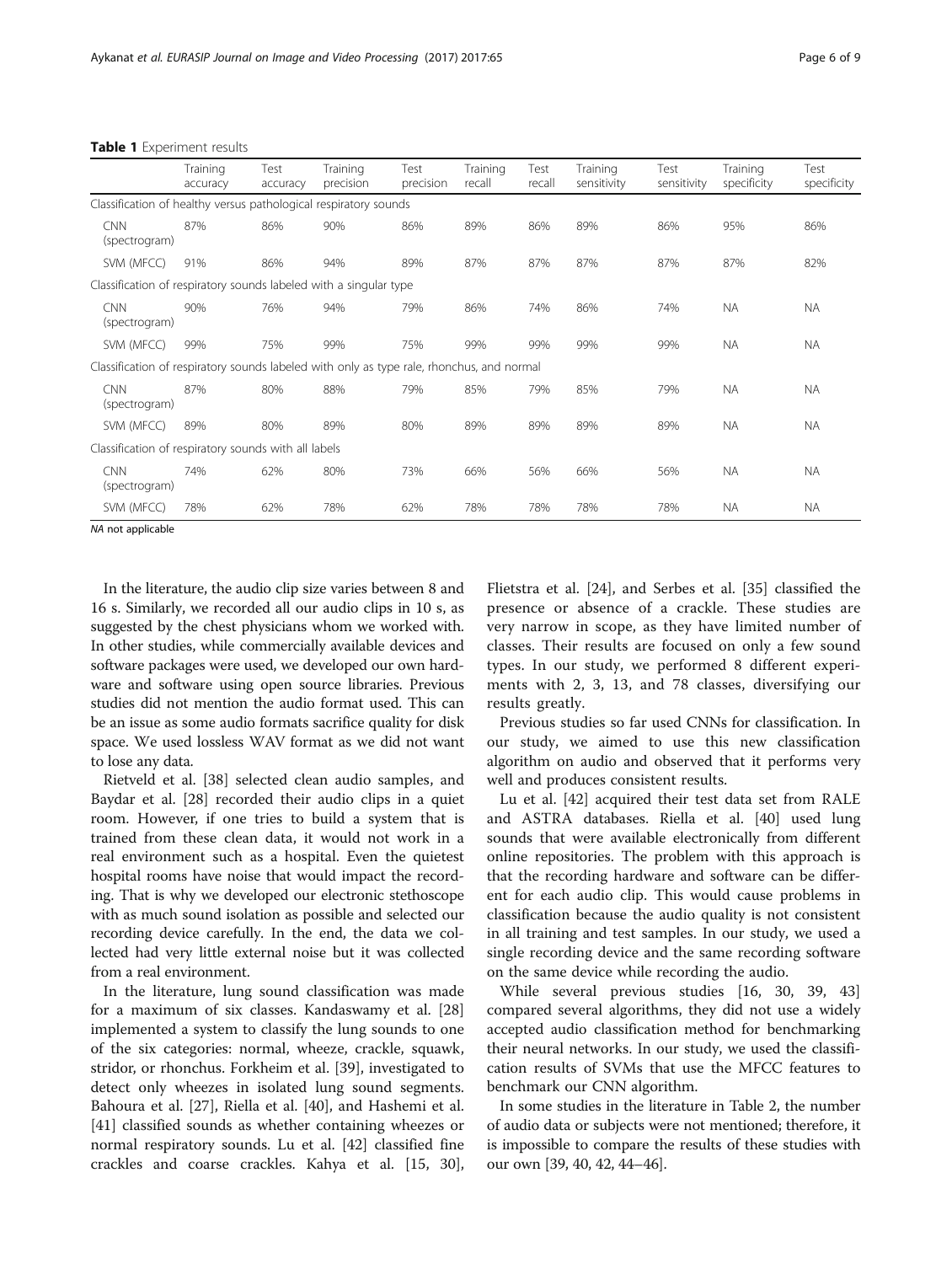<span id="page-6-0"></span>

| Not specified<br>Not specified<br>Not specified<br>17p, 17c<br>129 <sub>n</sub><br>24n<br>10n<br>69n<br>60n<br>20n<br>Kandaswamy 2004 [44]<br>Forkheim 1995 [39]<br>Waitman 2000 [25]<br>Bahoura 2003 [27]<br>Rietveld 1999 [38]<br>Folland 2004 [45]<br>Baydar 2003 [28]<br>Kahya 1997 [16]<br>Güler 2005 [47]<br>Oud 2000 [26] | Normal or abnormal<br>Normal or abnormal<br>Normal or abnormal<br>Wheeze and normal<br>Normal and asthma<br>Asthmatic patients<br>Lung sounds<br>Lung sounds<br>Wheeze | Periodogram, Welch, Yule-Walker, Burg<br>MFCC, FFT, LPC, WPD, SBC<br>Raw signal data, FFT<br>Spectral analysis<br>AR model<br>wt, stft<br>는<br>는 | K-NN<br>MLP<br><b>NT</b>                | sets 1 and 2 were<br>The training<br>93 and 96% |
|----------------------------------------------------------------------------------------------------------------------------------------------------------------------------------------------------------------------------------------------------------------------------------------------------------------------------------|------------------------------------------------------------------------------------------------------------------------------------------------------------------------|--------------------------------------------------------------------------------------------------------------------------------------------------|-----------------------------------------|-------------------------------------------------|
|                                                                                                                                                                                                                                                                                                                                  |                                                                                                                                                                        |                                                                                                                                                  |                                         |                                                 |
|                                                                                                                                                                                                                                                                                                                                  |                                                                                                                                                                        |                                                                                                                                                  |                                         | 69.59%                                          |
|                                                                                                                                                                                                                                                                                                                                  |                                                                                                                                                                        |                                                                                                                                                  |                                         | 43%                                             |
|                                                                                                                                                                                                                                                                                                                                  |                                                                                                                                                                        |                                                                                                                                                  | K-NN                                    | 60 to 90%                                       |
|                                                                                                                                                                                                                                                                                                                                  |                                                                                                                                                                        |                                                                                                                                                  | MLP                                     | 73%                                             |
|                                                                                                                                                                                                                                                                                                                                  |                                                                                                                                                                        |                                                                                                                                                  | $\varrho$                               | 75.80 and 77.50%                                |
|                                                                                                                                                                                                                                                                                                                                  |                                                                                                                                                                        |                                                                                                                                                  | Nearest mean classifier                 | 72% in expiration and<br>69% in inspiration     |
|                                                                                                                                                                                                                                                                                                                                  |                                                                                                                                                                        |                                                                                                                                                  | $\sum_{i=1}^{n}$                        | 94.02%                                          |
|                                                                                                                                                                                                                                                                                                                                  |                                                                                                                                                                        | Spectral computation parametric model,<br>generation linear normalization                                                                        | MLP, RBFN, CPNN ANN                     | 97.8%                                           |
|                                                                                                                                                                                                                                                                                                                                  | Normal, wheeze, and crackles                                                                                                                                           | Welch                                                                                                                                            | MLP, GANN                               | ANN 81-91%, GANN 83-93%                         |
| 19n<br>Martinez-Hernandez 2005 [29]                                                                                                                                                                                                                                                                                              | Normal or abnormal                                                                                                                                                     | Multivariate AR model                                                                                                                            | $\sum_{i=1}^{n}$                        | 87.68%                                          |
| 20р, 20с<br>Kahya 2006 [5                                                                                                                                                                                                                                                                                                        | Rale                                                                                                                                                                   | $\overline{\triangleright}$                                                                                                                      | <b>NN-</b>                              | 46%                                             |
| Not specified<br>Lu 2008 [42]                                                                                                                                                                                                                                                                                                    | Fine and coarse crackles                                                                                                                                               | GMM                                                                                                                                              | <b>ON MINE</b>                          | 95.1%                                           |
| 42n<br>Alsmadi 2008 [31]                                                                                                                                                                                                                                                                                                         | Lung sounds                                                                                                                                                            | AR model                                                                                                                                         | k-NN and minimum<br>distance classifier | 96%                                             |
| Not specified<br>Riella 2009 [40]                                                                                                                                                                                                                                                                                                | Wheeze                                                                                                                                                                 | FFT, STFT                                                                                                                                        | $M^P$                                   | 92.86%                                          |
| Not specified<br>Riella 2010 [46]                                                                                                                                                                                                                                                                                                | Lung sounds                                                                                                                                                            | DWT                                                                                                                                              | RBFNN                                   | 92.36%                                          |
| 114n<br>Yamamoto 2010 [48]                                                                                                                                                                                                                                                                                                       | Normal or abnormal                                                                                                                                                     | Raw data                                                                                                                                         | HMM                                     | 84.2%                                           |
| 27n<br>Charleston-Villalobos 2011 [32]                                                                                                                                                                                                                                                                                           | Normal or abnormal                                                                                                                                                     | AR model                                                                                                                                         | MLP                                     | 75 and 93%                                      |
| 168n<br>Yamashita 2011 [33]                                                                                                                                                                                                                                                                                                      | Normal or emphysema                                                                                                                                                    | Segmentation                                                                                                                                     | HMM                                     | 87.4 and 88.7%                                  |
| 21n<br>Feng 2011 [34]                                                                                                                                                                                                                                                                                                            | Normal or abnormal                                                                                                                                                     | Temporal-spectral dominance spectrogram                                                                                                          | <b>NN-X</b>                             | 92.4%                                           |
| 26n<br>Serbes 2011 [35]                                                                                                                                                                                                                                                                                                          | Crackles                                                                                                                                                               | WT, DWT                                                                                                                                          | SVM                                     | 97.20%                                          |
| 257n<br>Flietstra 2011 [24]                                                                                                                                                                                                                                                                                                      | Pneumonia and CHF                                                                                                                                                      | Manual crackle analysis                                                                                                                          | <b>SVM</b>                              | Pneumonia 86% and CHF 82%                       |
| 140p, 140s<br>Hashemi 2011 [41]                                                                                                                                                                                                                                                                                                  | Wheeze                                                                                                                                                                 | $\overline{\triangleright}$                                                                                                                      | <b>NLP</b>                              | 89.28%                                          |
| 27 pathological, 21 normal s<br>Aras 2015 [36]                                                                                                                                                                                                                                                                                   | Rale, rhonchus, and normal                                                                                                                                             | MECC LECC                                                                                                                                        | <b>NN-X</b>                             | The datasets 1 and 2 were<br>96 and 100%        |
| 20p<br>Chen 2015 [37]                                                                                                                                                                                                                                                                                                            | Rale, rhonchus, wheeze,<br>and normal                                                                                                                                  | MFCC                                                                                                                                             | <b>NN-</b>                              | 93.2%                                           |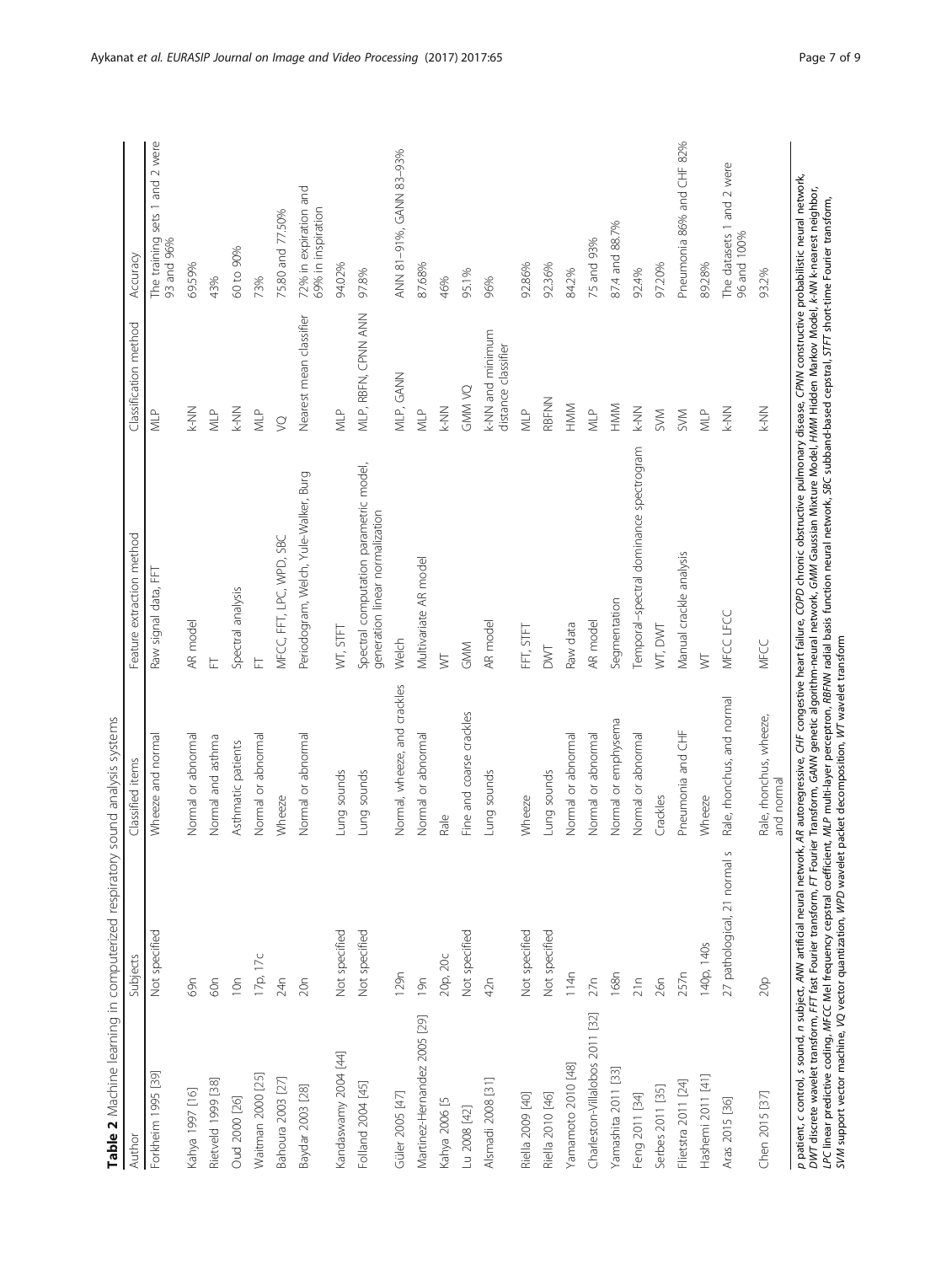<span id="page-7-0"></span>Previous studies' results were not geared toward a practical system. In our study, we developed our device and software to fit into a hospital environment workflow. We are also planning to fit this workflow into a telemedicine system we are developing that allows physicians to remotely listen to and share patient audio data for consultation.

While our results seem numerically lower than the state-of-the-art results, our data set (17,930 audio clips) is the biggest data set when compared with that of the studies done on this field and the audio clips in the data set are not amplified, modified, cleaned, or pre-recorded by a third party which is the case with many of the studies we looked at. We tested our algorithms on eight datasets and obtained consistent results across the board; this was not done in any of the state-of-the-art study so far.

## 4 Conclusions

The goal of this project was to design and construct an electronic stethoscope with an associated software system that can transfer respiratory sounds to a PC for recording and subsequent computer-aided analysis and diagnosis. The hardware-software system was used to collect a dataset of respiratory sounds to train SVM and CNN machine learning algorithms for the automated analysis and diagnosis. The complete system can also be used for all types of body sounds (e.g., lung, heart, intestines) and is expected to be in widespread clinical use.

In this study, we experimented using CNN algorithms in audio classification. Since MFCC features combined with SVM is a generally accepted practice for audio classification, we used it as a benchmark for our CNN algorithm. We found out that spectrogram image classification with CNN algorithm works as well as the SVM system.

CNN and SVM algorithms were run comparatively to classify respiratory audio: (1) healthy versus pathological classification, (2) rale, rhonchus, and normal sound classification, (3) singular respiratory sound type classification, and (4) audio type classification with all sound types. Accuracy results of the experiments were found as (1) CNN 86%, SVM 86%, (2) CNN 76%, SVM 75%, (3) CNN 80%, SVM 80%, and (4) CNN 62%, SVM 62%, respectively.

As a result, we found out that spectrogram image classification with CNN algorithm works as well as the SVM algorithm, and given the large amount of data, CNN and SVM machine learning algorithms can accurately classify and pre-diagnose respiratory audio. This system can be combined with a telemedicine system to store and share information among physicians. We believe our method can improve the results of previous studies and help in medical research.

#### Acknowledgements

I would like to thank the chest physicians Prof. Dr. Turan Acıcan, Prof. Dr. Banu Gülbay, Assoc. Prof. Dr. Bülent Bozkurt, Assoc. Prof. Dr. Gülbahar Yorulmaz Yüce, and Dr. Şilan Işık for their help in the auscultation and for helping us collect the patient and diagnosis data. I would like to thank lung function test technicians Leyla Ayten, Selçuk Demirtaş, and Hanife Bal and the department nurses for their invaluable help in gathering patient data.

#### Funding

This research did not receive any specific grant from funding agencies in the public, commercial, or not-for-profit sectors.

#### Availability of data and materials

The data cannot be shared because patients did not allow the actual data to be released on a repository.

#### Authors' contributions

MA is responsible for the data collection, experiment design, algorithm design, and documentation. ÖK did the study design and coordination, performed thesis consultation, and revised the paper. BK and SP provided medical expertise in the data analysis and revision of the paper. All authors read and approved the final manuscript.

#### Ethics approval and consent to participate

This study was approved by the local Human Experiments Ethical Committee of Turgut Özal University (29.12.2015–0123456/0023). The voluntary declaration form was read to the patient and signed with approval for participation in the study.

#### Consent for publication

The voluntary declaration form was read to the patient and signed with approval for the publication of the study.

#### Competing interests

We wish to confirm that there are no known conflicts of interest associated with this publication and there has been no significant financial support for this work that could have influenced its outcome.

#### Publisher's Note

Springer Nature remains neutral with regard to jurisdictional claims in published maps and institutional affiliations.

#### Author details

1 Faculty of Engineering, Department of Computer Engineering, Yıldırım Beyazıt University, Ankara, Turkey. <sup>2</sup>Clinic of Chest Diseases, Ankara Dışkapı Yıldırım Beyazıt Education and Research Hospital, Ankara, Turkey. <sup>3</sup>Faculty of Medicine, Department of Chest Diseases, Ankara University, Ankara, Turkey.

#### Received: 19 June 2017 Accepted: 30 August 2017 Published online: 11 September 2017

#### References

- 1. BDCN Prasadl, PESNK Prasad, Y Sagar, An approach to develop expert systems in medical diagnosis using machine learning algorithms (asthma) and a performance study. IJSC 2(1), 26–33 (2011)
- 2. Y Bengio, A Courville, P Vincent, Representation learning: a review and new perspectives. IEEE Trans. Pattern Anal. Mach. Intell. 35, 1–31 (2013)
- 3. Y Bengio, Learning Deep Architectures for AI. (2009), [http://www.iro.](http://www.iro.umontreal.ca/~bengioy/papers/ftml.pdf) [umontreal.ca/~bengioy/papers/ftml.pdf.](http://www.iro.umontreal.ca/~bengioy/papers/ftml.pdf) Accessed 26 Jan 2016
- 4. J Schmidhuber, Deep learning in neural networks: an overview. Neural Netw. 61, 85–117 (2015)
- 5. AB Olshausen, Emergence of simple-cell receptive field properties by learning a sparse code for natural images. Nature 381(6583), 607–609 (1996)
- 6. K Nasrollahi, T Telve, S Escalera, J Gonzalez, TB Moeslund, P Rasti and G Anbarjafari, Spatio-temporal pain recognition in CNN-based super-resolved facial images. In video analytics. Face and facial expression recognition and audience measurement. Third International Workshop, VAAM 2016, and Second International Workshop, FFER 2016, Cancun, Mexico, Revised Selected Papers, Springer, Vol. 10165, pp. 151, December 4, 2016